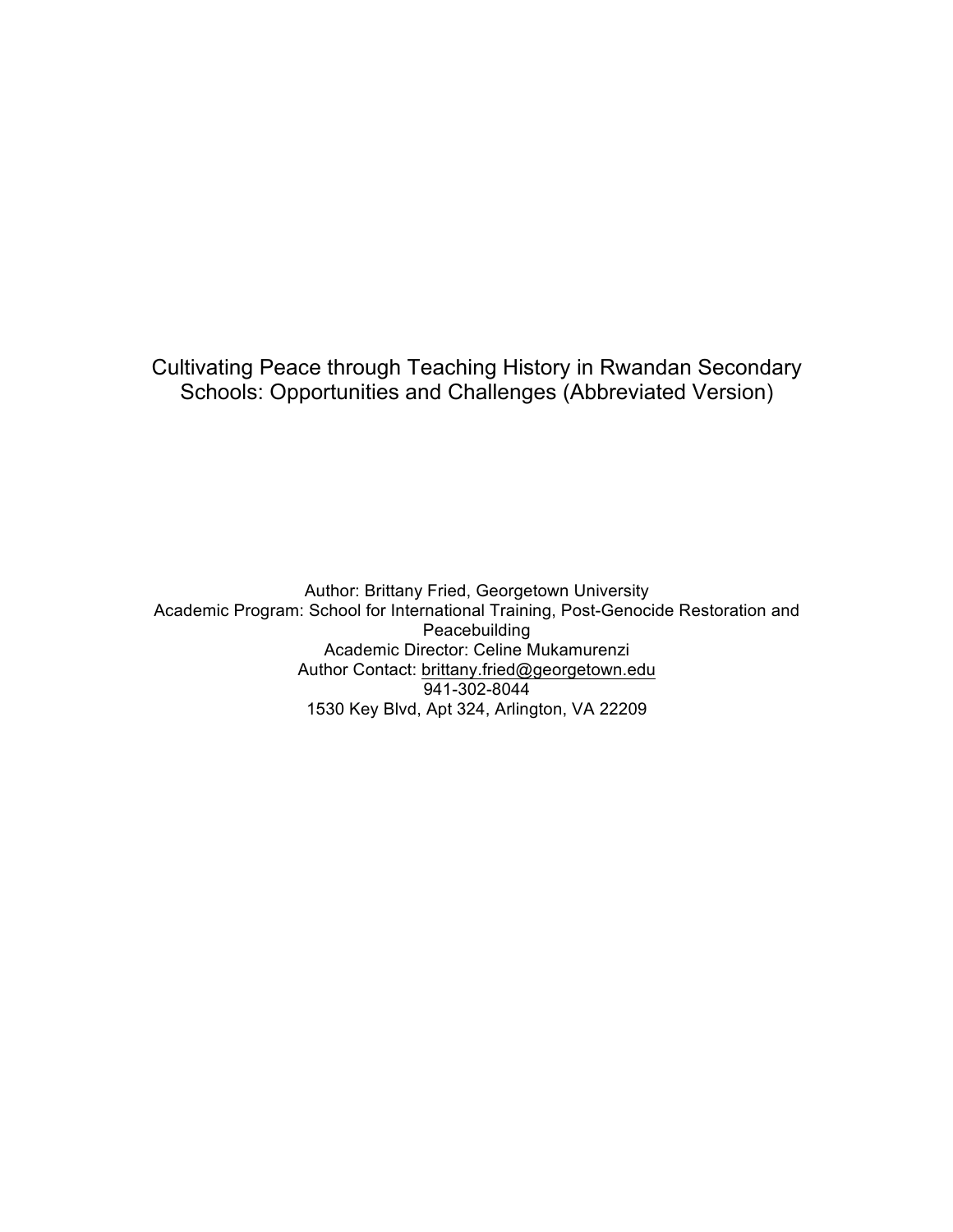#### **Introduction**

In the wake of the 1994 genocide against the Tutsi, education has become a central tenant to peacebuilding and reconciliation efforts in Rwanda. Through a case study of two institutions and analysis of the 2015 national competence-based curriculum (CBC), this study identifies challenges and opportunities for cultivating a Culture of Peace through history classes at certain secondary schools in Rwanda.

Education has the ability to cultivate a Culture of Peace or Violence in its recipients. In Rwanda, pre-1994 formal education became a tool for inciting violence by presenting a discriminatory and identity-based view of history, systemically excluding Tutsi students, and promoting obedient population masses.<sup>1</sup> Prior to the genocide, "school classrooms were one of a number of public spaces in which the Hutu regime's historical narrative about previous ethnic conflict, Tutsi dominance and malignancy was reinforced and propagated."<sup>2</sup> Furthermore, "the teacher-centred pedagogy reinforced a top-down system of governance…[which] rapidly mobilise[d] a significant number of civilians to participate in the genocide."<sup>3</sup>

In the last 23 years, the Rwandan government has propagated formal education that promotes national unity and decreases division amongst students.<sup>4</sup> This is especially true in the 2015 CBC, which incorporates the holistic idea of Education for a Culture of Peace (ECOP).<sup>5</sup> With the curriculum completed for two years now, it is essential to assess the extent to which it is achieving its goal of educating for a culture of peace so as to inform future programs.

History is a subject that sets the national narrative of memory. It determines what is considered "truth" and what actions – violent or peaceful – are justified. History may be taught in a way that cultivates a Culture of Peace in students. This is important, as educating youth to embody peaceful values is essential for dismantling violent tendencies – both historical and cultural – within a society. In Rwanda specifically, incorporating peace education into history classes can establish an understanding of the past that dismantles the Culture of Violence that arose in 1994 (but which had roots from before 1959). It can also help youth find ways to manage unpeaceful thoughts or experiences down the road.

A core objective of Rwanda's CBC is to cultivate a Culture of Peace in students. Peace education is meant to be a holistic form of learning, which is factored in to all parts of the curriculum. Now, two years into implementation, this study reflects on this program to see if the content and pedagogy of history classes within the new curriculum are successfully cultivating peace. It identifies challenges that exist in the process of teaching history and the existing opportunities that can be capitalized upon to allow further improvements

This research seeks to answer the following questions:

- 1. What historical narrative is portrayed in the Rwandan secondary-level national curriculum and how is it taught?
- 2. What are the existing opportunities and challenges for cultivating a Culture of Peace through history classes at certain secondary schools in Rwanda?

It does so through pursuing the following objectives:

<sup>&</sup>lt;sup>1</sup> Hilker, The Role of Education in Driving Conflict and Building Peace: The Case of Rwanda, 7.<br><sup>2</sup> Hilker, The Role of Education in Driving Conflict and Building Peace: The Case of Rwanda, 8.<br><sup>3</sup> Hilker, The Role of Edu *Primary to Upper Secondary 2015*, 4-5.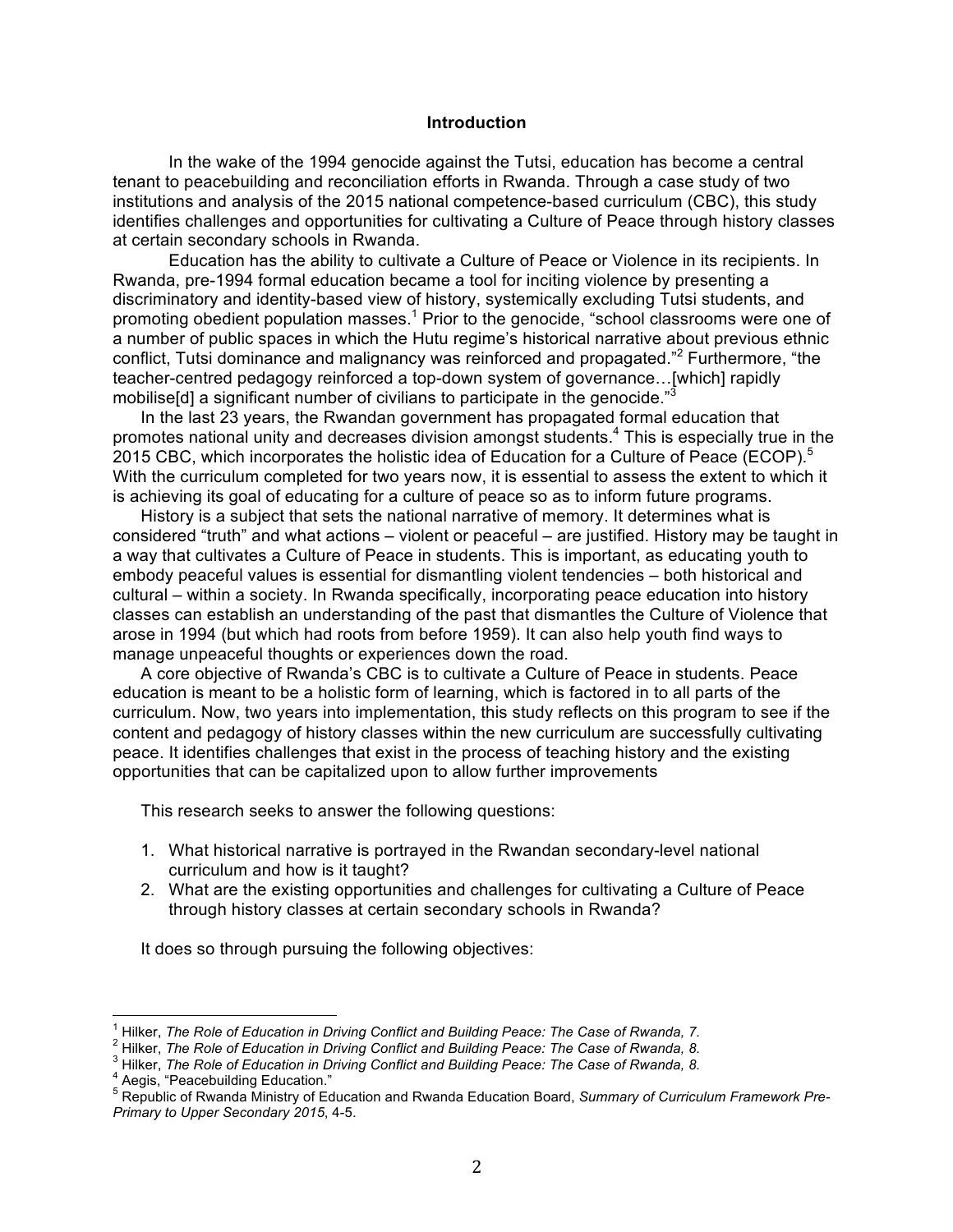- 1. To see if the content of Rwandan secondary school history curricula cultivates a Culture of Peace in its students.
- 2. To see if the pedagogy for Rwandan secondary school history teachers appropriately prepares them to deliver ECOP programming.
- 3. To identify pending challenges and possible opportunities in the process of cultivating a Culture of Peace through history classes in certain Rwandan secondary schools.

## **Methodology**

This study looks at the content and pedagogy for history classes in the Rwandan 2015 national CBC. Criterion for ECOP were developed based on existing literature so as to analyze the curricula and its deliverance. Interviews were conducted with governmental and nongovernmental organization (NGO) stakeholders in the curriculum's development to clarify the background and creation process of the CBC.

Furthermore, the study looks specifically at the cases of two secondary schools: College Ami des Enfants and Groupe Scolaire Kinyinya. Both institutions are located in Kinyinya (within Kigali), and have the CBC integrated into their educational programs. These schools were selected based on their physical proximity – a control for geographic bias – and due to the fact that the former is a private institution and the latter a public one. Within these schools, the sample population encompassed students taking history classes, history teachers, and administrators involved in curricular and pedagogical affairs.

Data collection occurred in two steps. First, a unique framework of ECOP was created based off existing literature. This included clear indicators of what lessons must be taught (content) and how (pedagogy) to cultivate a Culture of Peace to its full capacity. Using this, the CBC was analyzed to assess the extent to which its content and pedagogy follow the guidelines of the ECOP framework. The information gathered from this stage was then transferred into graphs and other forms of data presentation. This made clear the extent to which ECOP themes are incorporated in the CBC and helped identify existing trends or lack thereof.

The second stage was based on interviews, focus groups, and observation with CBC development stakeholders and individuals from two secondary schools in Kigali. Interviews were conducted with creators of the secondary-level CBC history curriculum from the National Commission for the Fight Against Genocide (CNLG), Rwanda Education Board (REB), National Itorero Commission, Institute of Research and Dialogue for Peace (IRDP), the University of Rwanda, and Collège St André.

For the case studies, interviews were conducted with the Director of Studies at both College Ami des Enfants and Groupe Scolaire Kinyinya. Focus groups and interviews were carried out with the history teachers of both College Ami des Enfants and Groupe Scolaire Kinyinya in addition to focus groups with nine S4 history students at Groupe Scolaire Kinyinya and 22 history students at College Ami des Enfants. One class was observed at College Ami des Enfants: a lesson from S1 History and Citizenship. Ultimately, the opportunities and challenges for ECOP through history classes at these schools were determined by information gathered through the ECOP framework, interviews, focus groups, and observation. This was translated into recommendations for future implementation.

Study limitations include: 1. Students under age 18 were not included as they are unable to provide legal consent without guardian approval; 2. Participation of interviewees was purely on a voluntary basis; 3. Observational opportunities at the two case study schools were constrained due to the commencement of exams, and; 4. Due to time and geographical restrictions, both schools in the study are located in Kigali.

Furthermore, it is important to recognize this study is not large or comprehensive enough to extrapolate its findings to the whole of the Rwandan peace education or history programs.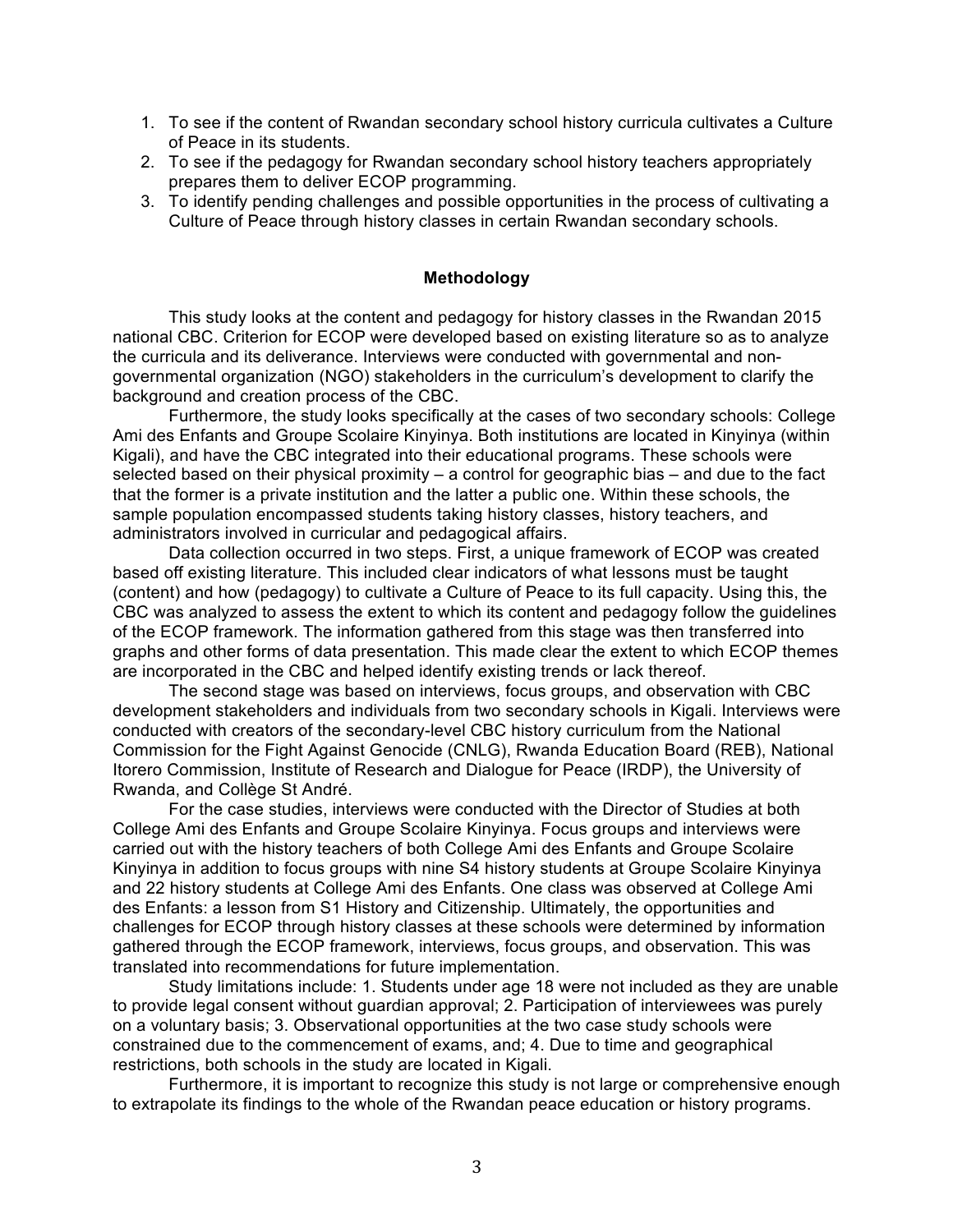However, recommendations are provided for these two schools so that they and other domestic academic institutions may benefit from this study.

## **Framework and Findings**

# **ECOP Framework: Content and Pedagogy**

The framework used for this study to assess the extent to which curricular content educates for a Culture of Peace is broken into the following themes: 1. The Causes, Prevention, and Non-Violent Resolution of Conflict; 2 Cultural Respect and Solidarity, 3. Human Rights and Equality, 4. Environmental Protectionism, 5. Responsible Citizenship, 6. Justice, 7. The International System, and 8. Inner Peace. These topical areas were devised through thorough analysis of existing frameworks for ECOP. Those include the work of Toh Swee-Hin, the UN 1999 *Declaration and Programme of Action on a Culture of Peace*, the *Learning to Abolish War* framework, Ian Harris' "Peace Education Theory," and Kevin Kester's Masters thesis.<sup>6</sup>

The eight indicators were selected by comparing the guidelines put forward by each of the aforementioned authors to find similarities in ECOP requirements. All included topics related to environmental peace, international studies, and human rights. Many also discussed the importance of inner peace. Some, such as the UN 1999 *Declaration and Programme of Action on a Culture of Peace* were too State-centric in their structure to appropriately assess curricula. Others, such as Swee-Hin's model or the *Learning to Abolish War* framework, had very broad guidelines that would not provide the intimate look at ECOP topics desired in this study. Therefore, while the eight thematic areas are grounded in these existing theories, they are broken into unique guidelines.

- 1. The Causes, Prevention, and Non-Violent Resolution of Conflict includes both micro and macro instances of violence. For example, it covers topics of the lead-up to and history of wars, revolutions, colonialism, slave trade, genocide, conflict resolution practices, and prevention of rights violations.
- 2. Cultural Respect and Solidarity incorporates messages of respect for local and foreign customs and culture. It focuses on developing an understanding of the nuances of different cultural values and traditions.
- 3. Human Rights and Equality pertains to violations and affirmations of human rights as outlined in the UN's *Universal Declaration of Human Rights* – both domestically and abroad.
- 4. Environmental Protectionism revolves around sustainability. It places emphasis on examples of both positive and negative environmental stewardship and encompasses the causes and impacts of natural disasters.
- 5. Responsible Citizenship discusses topics of civic participation and the duties, responsibilities, and obligations of citizens. It intends to expose students to instances of both meaningful and historically harmful participation in the State.
- 6. Justice covers local and international justice systems. It discusses actions taken by historical actors in pursuit of what was seen as "just" or "right" – for instance, the rational behind and objective of slave rebellions.

 $6$  Swee-Hin, "Education for Sustainable Development & the Weaving of a Culture of Peace"; UN General Assembly, *Declaration and Programme of Action on a Culture of Peace*; Betty Reardon and Alicia Cabezudo, *Learning to Abolish War: Teaching Toward a Culture of Peace: Sample Learning Units Book 1;* Betty Reardon and Alicia Cabezudo, Learning to Abolish War: Teaching Toward a Culture of Peace: Sample Learning Units Book 2; Harris, "Peace Education Theory"; Robin Burns and Robert Aspeslagh, "Approaching Peace through Education: Background, Concepts and Theoretical Issues"; Kester, "Assessing the Impact of Peace Education Training Programs: A Case Study of UNESCO-APCEIU"; Navarro-Castro, *Peace Education: A Pathway to a Culture of Peace.*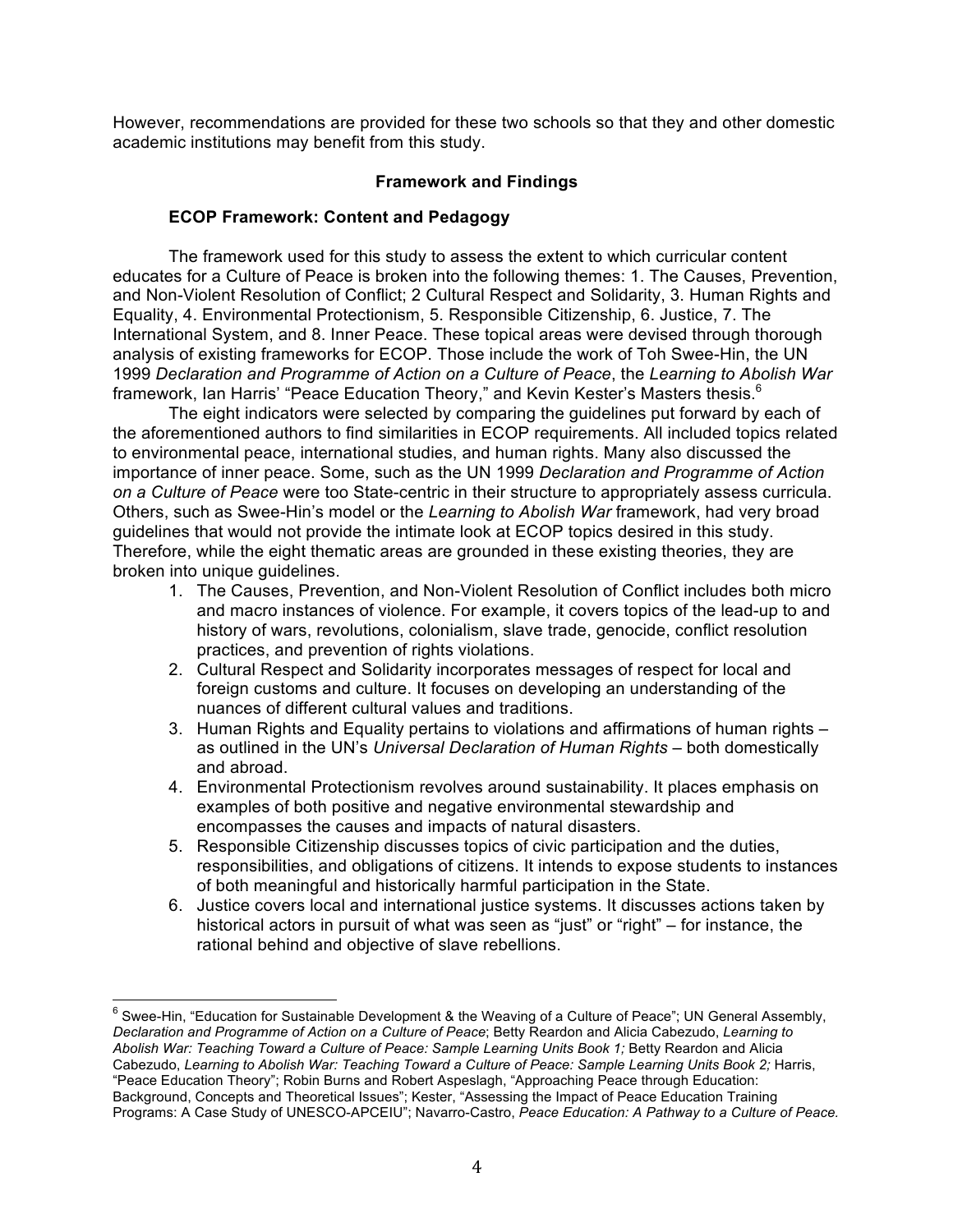- 7. The International System centers on non-domestic content. This may range from ally systems to regional unions, even to diplomatic affairs and the global economy.
- 8. Inner Peace consists of content that can be applied to the learner's life in terms of peaceful living habits. This takes into consideration spiritual practices, conflict mitigation skills, societal responsibilities, and family and personal values.

Educational programming should include all eight of these themes in order to holistically and effectively conduct ECOP.

Just as this study's framework has eight indicators for content, it has five for pedagogy: 1. A focus on developing values, 2. A focus on developing skills and capacities, 3. A focus on developing knowledge, 4. Are learner-centered and participatory, and 5. Depend on the behavior, knowledge, and understanding of teachers. These five characteristics were devised similarly to those for content, by analyzing and comparing existing ECOP pedagogies – namely those of Swee-Hin and Kester. $^7$  The descriptions of these five characteristics are as follows:

- 1. Values that may be formed through education are tolerance, respect, equality, empathy, and compassion.<sup>8</sup> Teaching to develop these attributes also promotes emotional solidarity among students.
- 2. Pedagogically informed skills and capacities include nonviolent communication, active listening, gender-inclusive language, cultural proficiency, and sensitivity.<sup>9</sup> These cultivate in learners a greater sense of self-awareness and understanding of reality, and provide tools to navigate interpersonal relations.
- 3. "Knowledge" in ECOP programming means comprehension of peace and violence throughout the past. This encompasses wars, genocides, revolutions, peace movements, justice systems, and conflict resolution. It provides students with an indepth grasp of historical trends towards conflict perpetuation and mitigation so as to raise awareness of methods of peace cultivation.
- 4. Learner-centered and participatory pedagogy is manifested through methods of teaching that prompt learner involvement and welcome inquiry. Classroom teaching is not based on lecture or memorization, but should maximize analytical growth by using a diverse set of instructional techniques. Information taught is based on the prior knowledge and experiences of students, and learners have the ability to question and engage in the class agenda. Furthermore, participation is spread evenly and not dominated by a few students.
- 5. The teacher's behavior and relation the subject matter can greatly impact students. Educators are exemplary figures for their learners; therefore, their deliverance of lessons and treatment of others should embody the characteristics of peace they are trying to instill in their students.

Together, these five characteristics of ECOP pedagogy build a learning environment conducive for absorption of peace education content and development of nonviolent life traits.

# **Analysis of CBC: Content and Pedagogy**

Analysis of CBC content and pedagogy within the scope of the ECOP framework was conducted by first doing a deep read of the both the Ordinary Level History and Citizenship and Advanced Level History curriculums. From there, each year's units were classified based on the

<sup>&</sup>lt;sup>7</sup> Swee-Hin, "Education for Sustainable Development & the Weaving of a Culture of Peace"; Kester, "Assessing the Impact of Peace Education Training Programs: A Case Study of UNECO-APCEIU."<br><sup>8</sup> Kester, "Assessing the Impa

<sup>&</sup>lt;sup>8</sup> Kester, "Assessing the Impact of Peace Education Training Programs: A Case Study of UNECO-APCEIU," 58.<br><sup>9</sup> Kester, "Assessing the Impact of Peace Education Training Programs: A Case Study of UNECO-APCEIU," 58.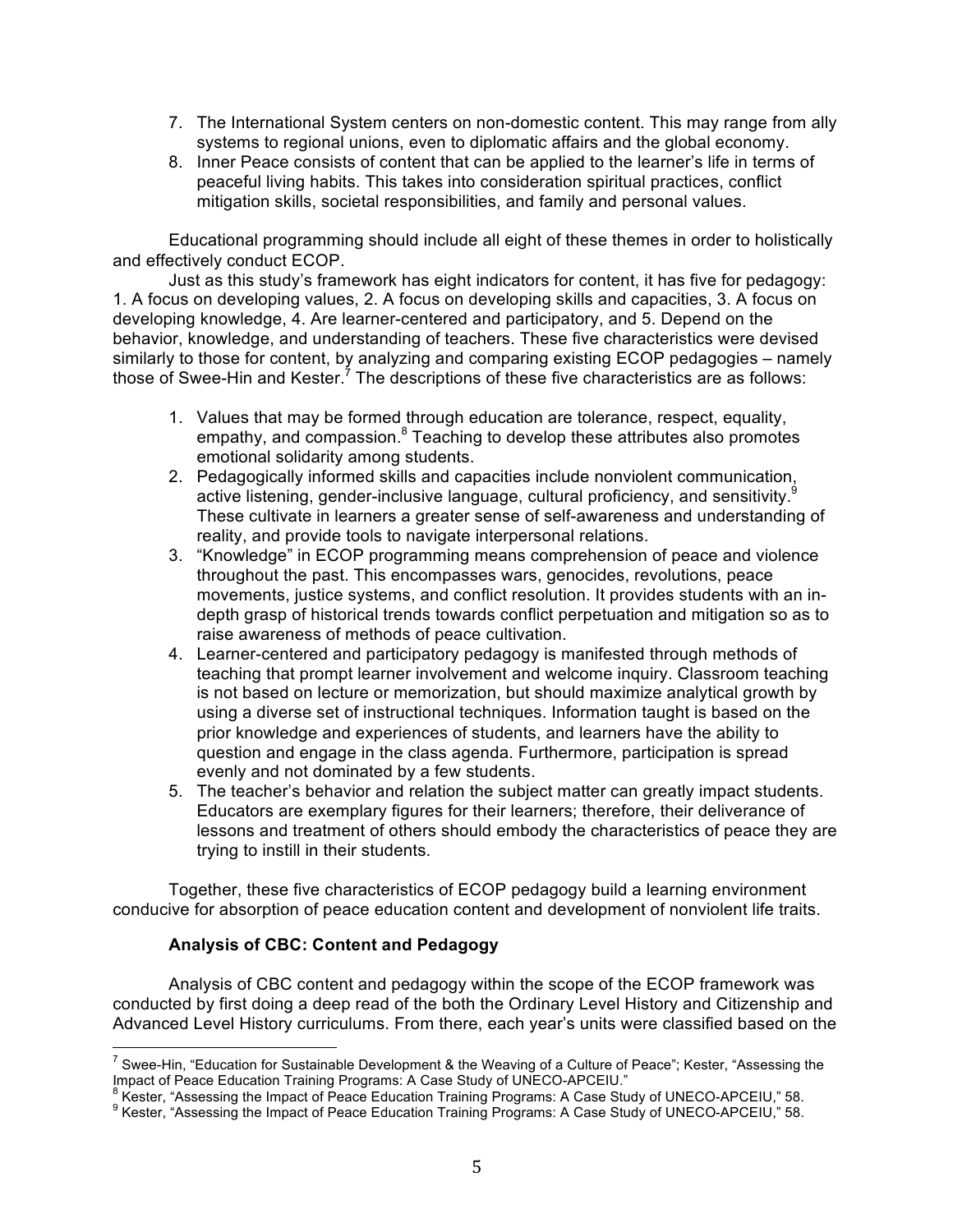ECOP framework indicators that were incorporated into lessons. This was accomplished by using the pre-determined description and scope of each indicator to identify direct inclusion of the theme in the CBC unit.

S3 Unit 10, "National and international human rights instruments and the protection of human rights," serves as an example. This unit was classified under the indicators The Causes, Prevention, and Non-Violent Resolution of Conflict, Human Rights and Equality, Responsible Citizenship, Justice, and Inner Peace. The following bullets justify why the unit could be listed under those five indicators:

- It fit under The Causes, Prevention, and Non-Violent Resolution of Conflict due to the learning objective of "analy[zing] how human rights are protected in the democratic system."<sup>10</sup>
- Human Rights and Equality was addressed through content on "effectiveness of national and international human rights instruments."<sup>11</sup>
- Responsible Citizenship was cultivated through the learning objective of "understand[ing] ways of protecting human rights in the context of democracy."<sup>12</sup>
- Justice was included through the learning activity of "Read relevant materials to get information about national and international human rights instruments and summarise your findings."<sup>13</sup>
- Inner Peace was incorporated into the learning objective of "Acquire [the] spirit of justice and protection of human rights."<sup>14</sup>

# **Interpretation of CBC Data: Content**

Interpretation of the content-related data was facilitated by the quantification of the information in the charts. This occurred with two variations of the independent variable: one with the indicator as the independent variable, and one with the year.

First, one graph was made per standard with the indicator as the independent variable. While there was little consistency in the prevalence of each of indicator between S1 and S3, there was surprising uniformity from S4 to S6. The implication of this pattern is that emphasis is consistently placed on certain indicators as compared to others. While The Causes, Prevention, and Non-Violent Resolution of Conflict and The International System are most represented across all three years, Environmental Protectionism and Justice are least.

To further explore these trends, a graph was created with the average appearance of each indicator across the six standards. This was executed by taking the average of each indicator's prevalence from S1 to S6. These values were plotted across the y-axis of a horizontal bar graph, as shown in Figure 1.

<sup>&</sup>lt;sup>10</sup> Republic of Rwanda Ministry of Education and Rwanda Education Board, *History Syllabus for Ordinary Level S1*-<br>S3, 62.

*S3*, 62. <sup>11</sup> Republic of Rwanda Ministry of Education and Rwanda Education Board, *History Syllabus for Ordinary Level S1-*

*S3*, 62.<br><sup>12</sup> Republic of Rwanda Ministry of Education and Rwanda Education Board, *History Syllabus for Ordinary Level S1*-

*S3*, 62.<br><sup>13</sup> Republic of Rwanda Ministry of Education and Rwanda Education Board, *History Syllabus for Ordinary Level S1*-<br>*S3*, 62.<br><sup>14</sup> Republic of Rwanda Ministry of Education and Rwanda Education Board, *History Syl* 

*S3*, 62. <sup>14</sup> Republic of Rwanda Ministry of Education and Rwanda Education Board, *History Syllabus for Ordinary Level S1- S3*, 62.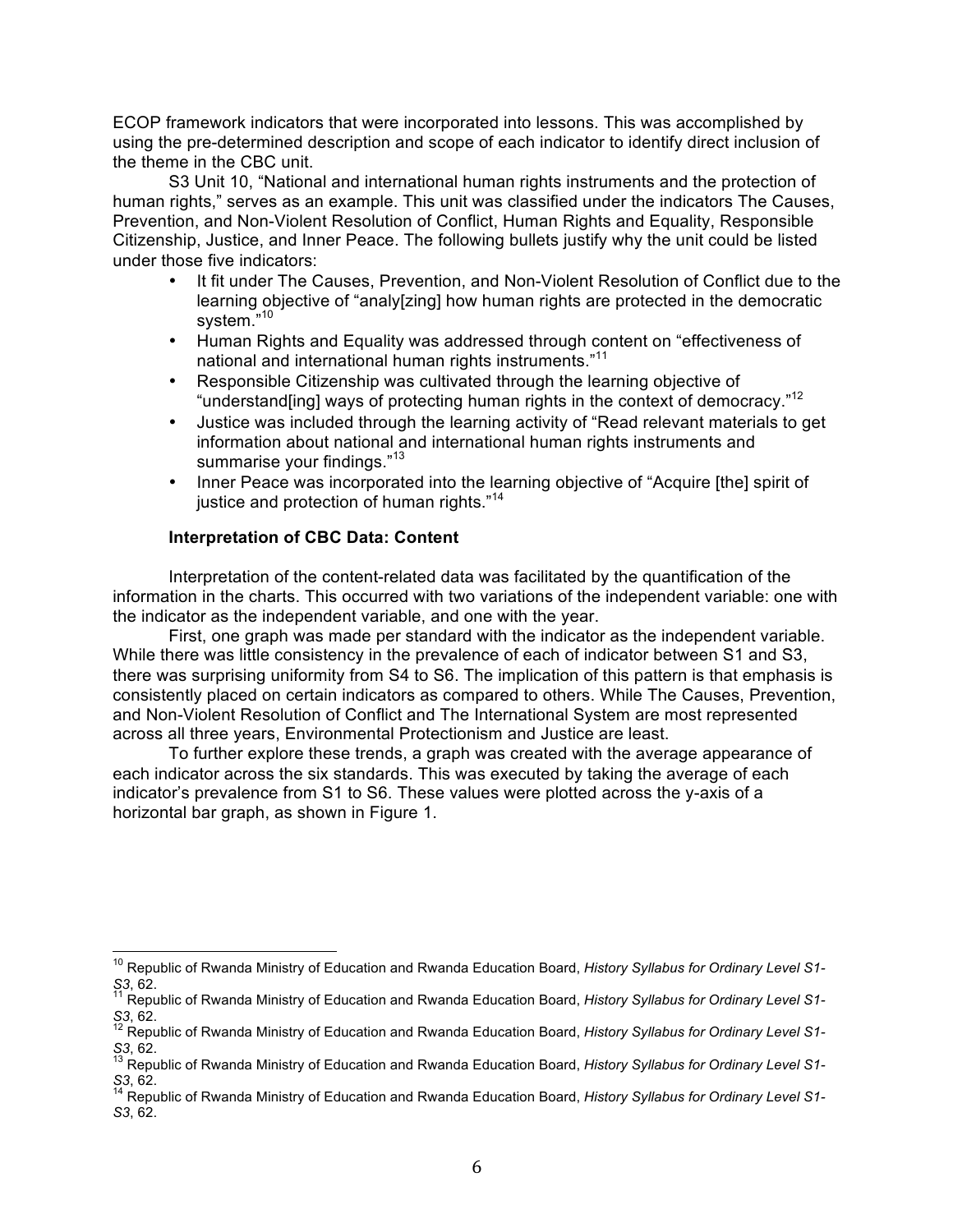



From here, it became clear that all of the indicators are well represented (present in at least 30% of the units), with one exception: Environmental Protectionism. In fact, content directly pertaining to environmental affairs was nearly nonexistent between the six standards. One rational for this could be that Rwanda has yet to experience many consequences from natural conditions. Although the country is facing pressure from land degradation, soil erosion, and deforestation, these are not new challenges.15 In fact, the Rwandan government has implemented policies to promote sustainable development and environmental protection, which have proven relatively successful thus far.<sup>16</sup> Subsequently, environmental issues come second to other national focuses, for instance development, unity and reconciliation. This is reflected in the CBC as areas such as The Causes, Prevention, and Non-Violent Resolution of Conflict – which directly relate to pressing social issues like post-genocide reconstruction – receive much greater attention. A leader in the National Itorero Commission spoke to this when she said new content in the CBC primarily concerns historical conflicts and is related to unity, conflict transformation, dignity, and self-reliance.<sup>17</sup> While this is currently the case, there may be future environment-related events that cause the country to place greater educational emphasis on the topic. For now, a Culture of Peace can be cultivated through CBC content, but with the limitation of minimal environmental education.

Second, one graph was made per indicator with the year as the independent variable. This was accomplished by calculating the proportion of units listed under the indicator per year. From the graphs, a trend immediately became clear: there is a steady increase in the prevalence of The Causes, Prevention and Non-Violent Resolution of Conflict and The International System from S1 to S6. This is shown through Figures 2 and 3.

<sup>&</sup>lt;sup>15</sup> *Environment | ONE UN Rwanda*, United Nations.<br><sup>16</sup> *Environment | ONE UN Rwanda*, United Nations.<br><sup>17</sup> National Itorero Commission Participant, Personal interview, 4 November 2017.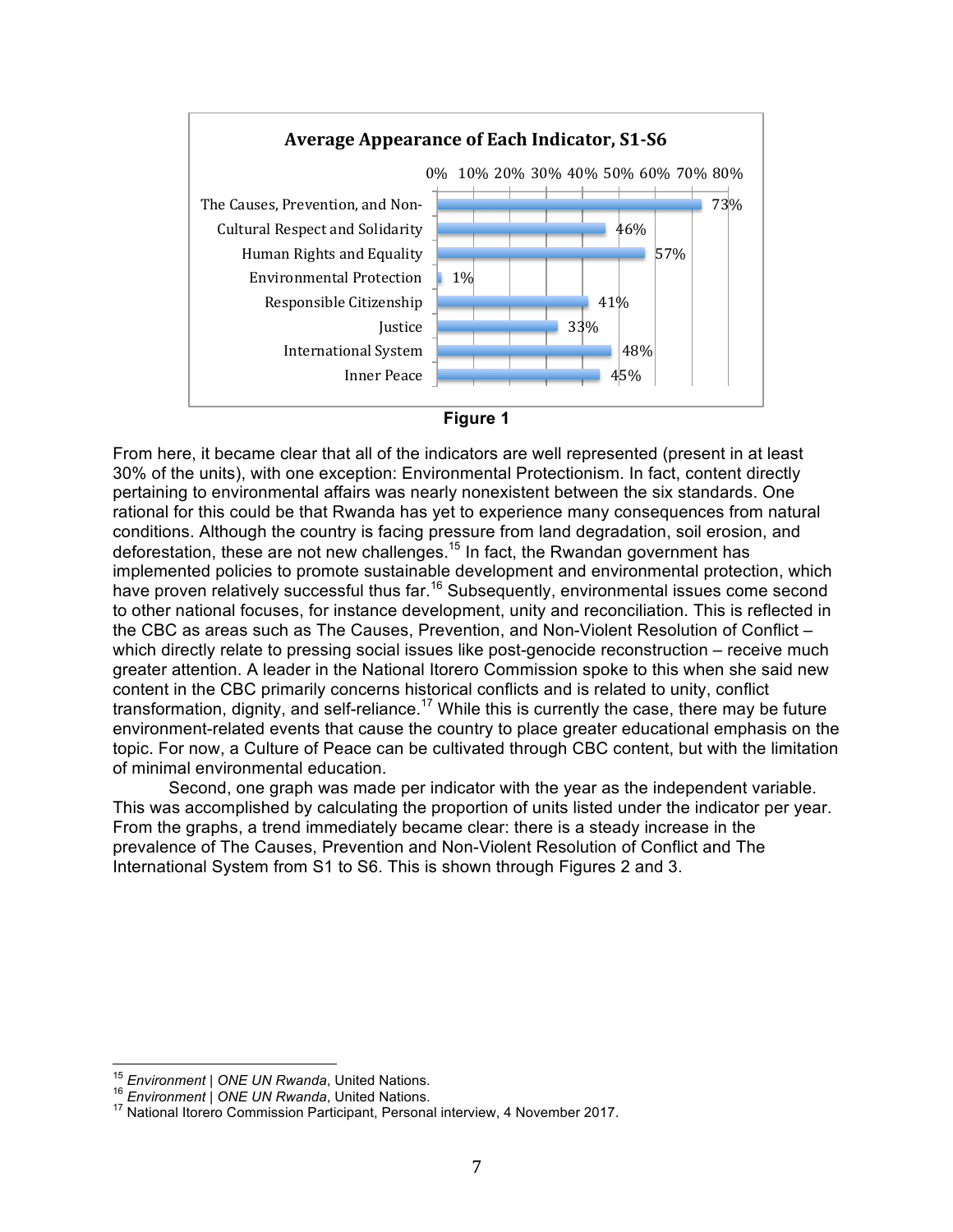







The association between these two variables is likely attestable to most internationally focused units directly relating to conflict or conflict resolution. For instance, in S3 the international units are: "Colonial administrative systems and colonial powers," "Colonial reforms and their consequences on African societies," "Causes of decolonization in Africa: Case Study, Ghana and Kenya," "Analyse the 1789 French Revoltion," "Causes and effects of the first world war," "Between two wars," "African response to colonial conquest," "National and international human rights instruments and the protection of human rights," and "Identify Rwandans in reference to regional groupings." Many of these deal with conflict in terms of the causes and consequences of colonization, international wars, or conflict resolution through rights protections. Hence, it would make sense for a positive correlation to exist between these two indicators.

## **Interpretation of CBC Data: Pedagogy**

From the extensive amount of data pertaining to value formation, it was clear that this characteristic is present in the CBC. Quantification of this characteristic came from identifying values directly discussed in the CBC, and then counting the number of times they appeared in the curriculum. This information was transferred into a horizontal bar graph, shown in Figure 4.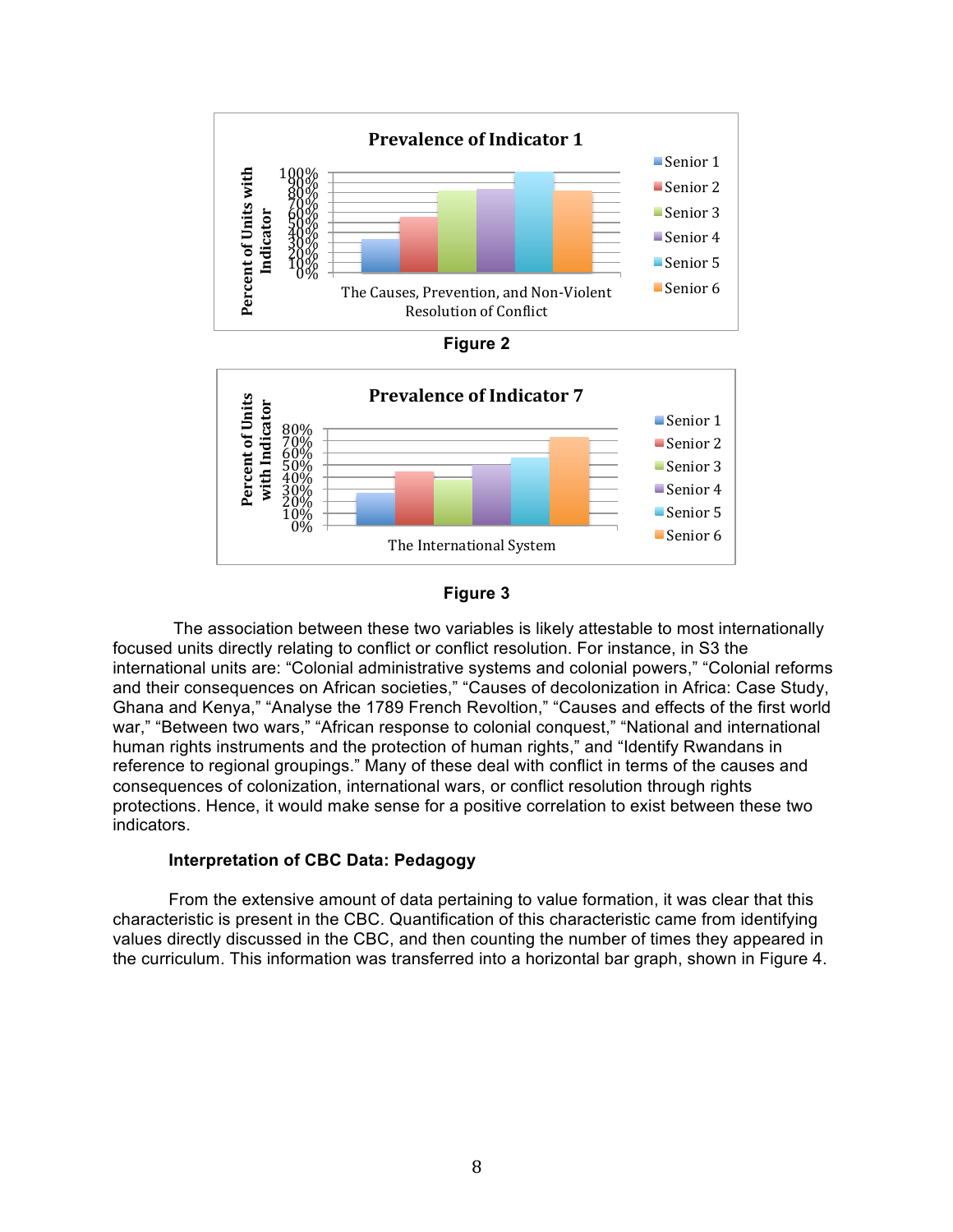



The values of Love, Nationalism/Patriotism, and Respect each appeared over 15 times in the CBC. Others frequently mentioned were Self-Reliance/Independence, Unity/Fraternity, Democracy, Tolerance, and Justice. This information primarily shows two things. First, value formation definitely is incorporated into and an intention of the CBC. Second, the values prioritized by curriculum developers have to do with national cohesion and fraternity among citizens. A REB History Specialist supported this when she said: "…if our learners have habits in a Culture of Peace, they will be good citizens. Because they'll be tolerant students, [there will be] no conflicts, no bad manners, no genocide ideology."<sup>18</sup> This closely relates to the curriculum's focus on post-conflict reconstruction and unity.

In order to reflect on the presence and intention of skill and capacity development in the curriculum, the data previously collected was re-classified into general themes. Those overarching skills and capacities (listed in order of appearance from most to least often) were:

<sup>&</sup>lt;sup>18</sup> Rwanda Education Board Participant, Personal interview, 2 November 2017.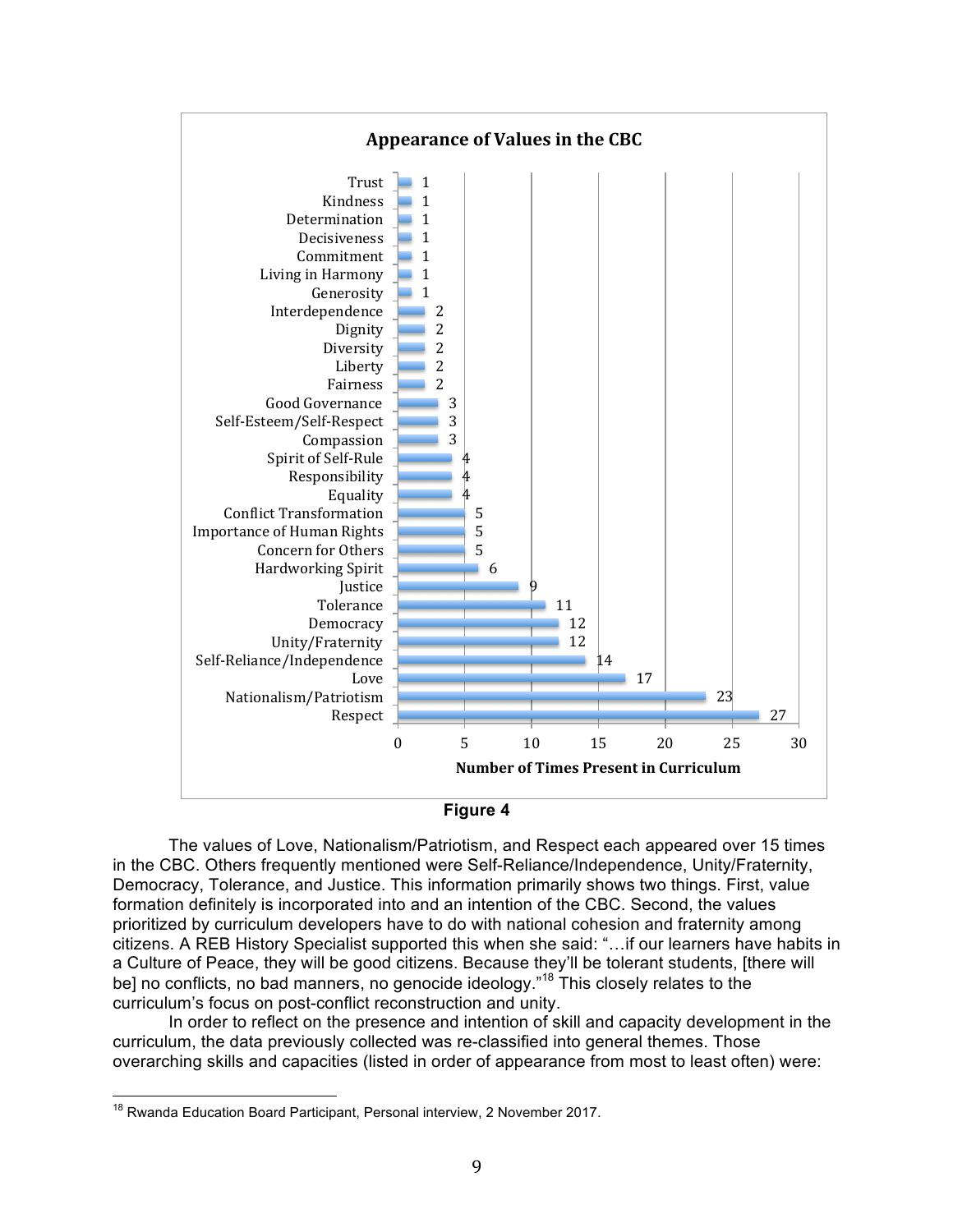1. Conflict management and transformation, 2. Assessment of measures adopted by the State, 3. Fostering of national pride, 4. Promotion of social cohesion, 5. Awareness of personal values, identity, and responsibilities, 6. Cultural proficiency, 7. Social, cultural, political, and economic analysis, 8. Prevention of human rights violations, 9. Analysis of factors and consequences of oppression, 10. Advocacy for homegrown solutions, 11. Inclusiveness of disability, 12. Advocacy for equality, 13. Prevention of gender based violence and domestic abuse, 14. Advocacy for democracy, and 15. Demonstrations of solidarity.

Again, the large presence of skill and capacity formation shows this pedagogical characteristic is present within the curriculum. In terms of the focus of these skills and capacities, the four most common themes were: Conflict management and transformation, Assessment of measures adopted by the State, Fostering of national pride, and Promotion of social cohesion. These remain consistent with previous findings, as they are closely related to the most emphasized values as well as focal points of curricular content. They also closely align with the traits needed to cultivate a Culture of Peace as identified by a leader at the National Itorero Commission: critical thinking, action, social cohesion, respect for diversity, individual responsibility, resistance to violence and manipulation, and inclusiveness."19

Learner-centered and participatory teaching is a multi-faceted aspect of pedagogy. Two ways it can be addressed in curricula are: 1) the extent to which learning builds on the prior knowledge of students, and 2) recommended educational activities for teachers. Interviews with curricular developers highlighted the fact that a priority of the CBC was for learning to build year upon year. The History Specialist from REB explained this concept and provided an example:

…the big change we have now is to put those themes and topics and sub-topics and the units progressively, horizontally and vertically. We can see, for example, genocide. In the old curriculum, we learn[ed] genocide studies in S3 and S6, but now, we learn genocide studies from S1 till S6. Because for example, S1 is definitions and different types of genocides, in S2 it's genocide in different countries, S3 is genocide against the Tutsis and the cause of genocide and how we stop genocide. [S4 is the comparison of genocides.] S5 we learn genocide denial, and in S6 we learn how to prevent genocide. You see, progressive genocide studies.<sup>20</sup>

A Director from CNLG commended this progression of learning in the CBC by saying: "you [now] have in one document all the information you need from beginning to end."<sup>21</sup>

Statistics derived from the collected data confirm that the CBC builds on the prior knowledge of students. In S2, 13/18 (or 72.22%) of units are connected to prior curricular lessons. For S3 to S6, these figures were 13/16 (81.25%), 8/12 (66.66%), 6/9 (66.66%) and 9/11 (81.81%) respectively.

The spread of recommended learning activities was identified by recording all recommended activities and their frequency of appearance in the curriculum. A graph of the data showed there is a clear inclination towards a few learning activities in the CBC. Those are: group work and presentation, individual research and presentation, individual research and essay writing, and group work and summary. These four activities are quite similar in that they revolve around individual or group topic investigation and application. While more diverse teaching methods – such as video watching, poem writing, role-play, and debate – are included, they are recommended with much lower frequency.

A curriculum developer and teacher from Collège St André voiced concerns over the lack of diversity in teaching methods under the curriculum. He said: "Teachers think the CBC is

<sup>&</sup>lt;sup>19</sup> National Itorero Commission Participant, Personal interview, 4 November 2017.<br><sup>20</sup> Rwanda Education Board Participant, Personal interview, 2 November 2017.<br><sup>21</sup> National Commission for the Fight Against Genocide Part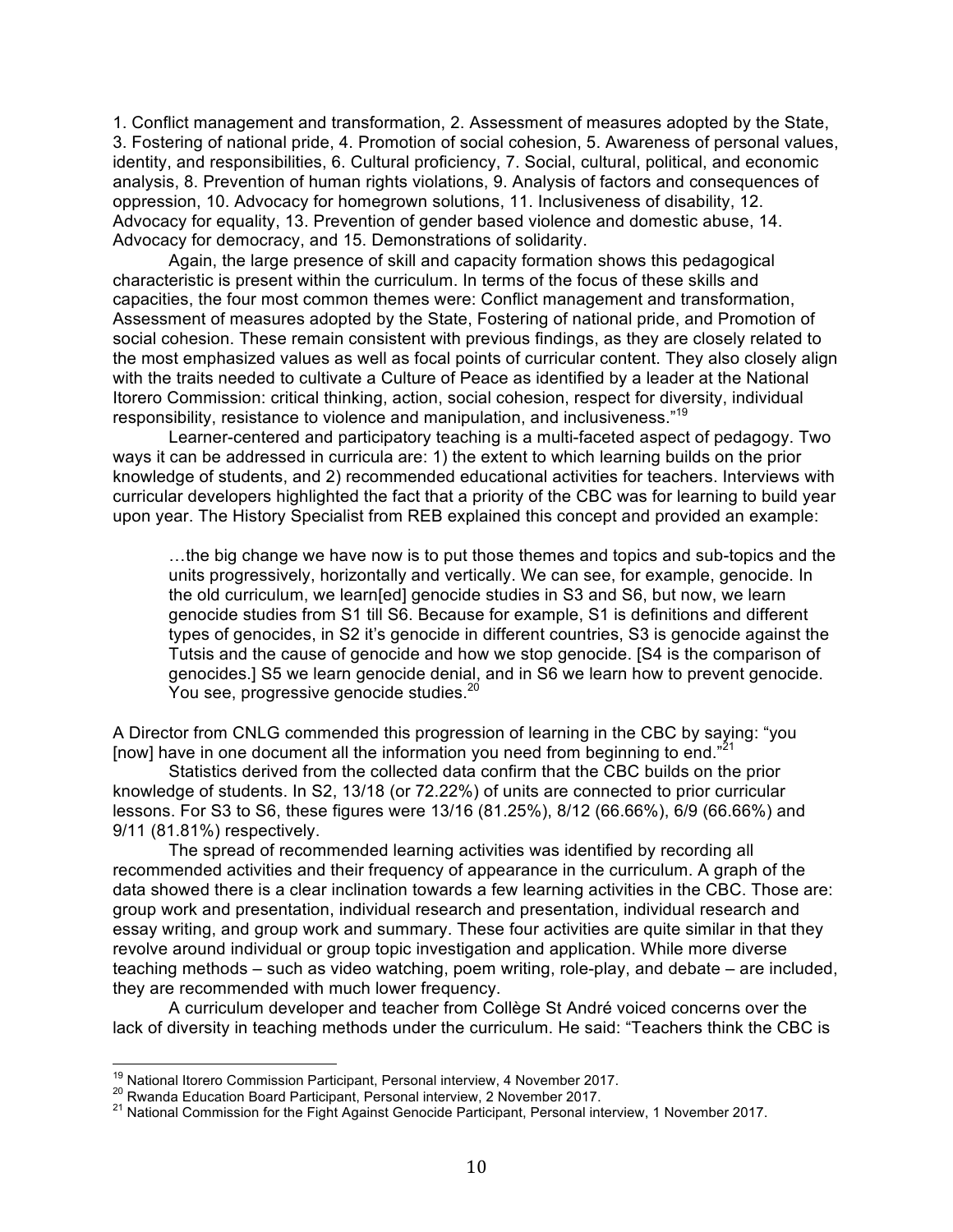only to organize group work…This is very difficult to implement [effectively] in the big classes… Teachers first think about how to complete the content and not the competencies." $22$  He elaborated on this by describing first-hand experience with effective role-play and debate in S1 history classes.<sup>23</sup>

Curriculum developers from CNLG, REB, the National Itorero Commission, and Collège St André all agreed that additional teacher training is essential to ensuring this pedagogical characteristic is fulfilled. $24$ ,

#### **Case Studies**

## **Groupe Scolaire Kinyinya**

Groupe Scolaire Kinyinya (GSK) is a school of 3,182 students located in the Kinyinya Sector of Kigali.<sup>25</sup> 706 of those students attend secondary school.<sup>26</sup> GSK is a public institution, meaning its funding is provided by the government. Since the government's implementation of Nine Year Basic Education (2007) and 12 Year Basic Education (2010) – which provide free education through secondary school – the demand for public schooling has increased nationwide.<sup>27</sup> While this has placed new pressure on public institutions, it has also caused some private schools to close altogether.<sup>28</sup> According to the Ministry of Education, in 2016 there were 1,322 public or government-aided and 253 private schools in Rwanda.<sup>29</sup> 474,663 students attended the former, while only 79,076 were enrolled in the latter. $30$ 

The CBC was introduced to GSK for the 2016-2017 school year.<sup>31</sup> Prior to its implementation, Wellspring Academy (a private school in Kigali) and REB provided training for teachers.<sup>32</sup> Wellspring Academy conducted the majority of this training due to the fact that GSK and Wellspring had an established relationship.<sup>33</sup> Training came in the form of workshops and a teaching material expo, at which materials were displayed from various schools.<sup>34</sup> According to the school's Director of Studies, there are currently five teachers at GSK who were trained by Wellspring.<sup>35</sup> All three educators who undertook REB training left the school, but they have acquired one teacher who received this training prior to joining GSK.<sup>36</sup> There is a system in place – as recommended by Wellspring – in which subject teachers meet on a weekly basis to provide each other advice and feedback.<sup>37</sup>

The school's three secondary history educators and Director of Studies all agreed that the CBC technically makes the role of the teacher easier, as they are now facilitators instead of

<sup>&</sup>lt;sup>22</sup> Collège St André Teacher, Personal interview, 20 November 2017.<br><sup>23</sup> Collège St André Teacher, Personal interview, 20 November 2017.<br><sup>24</sup> National Commission for the Fight Against Genocide Participant, Personal inter Education Board Participant, Personal interview, 2 November 2017; National Itorero Commission Participant,<br>Personal interview, 4 November 2017; Collège St André Teacher, Personal interview, 20 November 2017. Personal interview, 4 November 2017; Collège St André Teacher, Personal interview, 20 November 2017.<br><sup>26</sup> Groupe Scolaire Kinyinya Administrator, Personal interview, 27 October 2017.<br><sup>26</sup> Groupe Scolaire Kinyinya Administr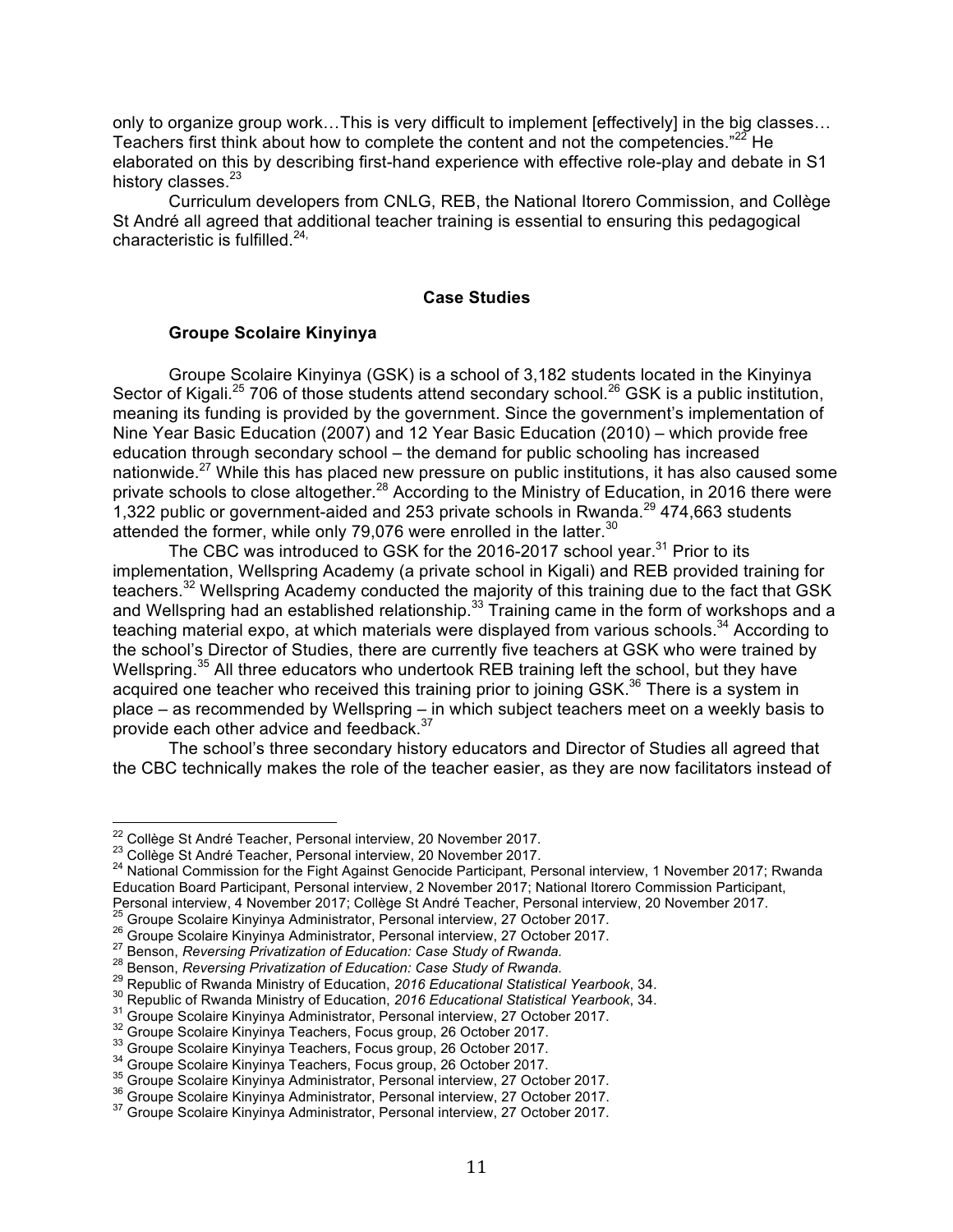the sole possessors of knowledge.<sup>38, 39</sup> However, all were adamant that the amount of training was insufficient.<sup>40, 41</sup> According to one educator, the curriculum is "too large to comprehend," as every lesson has a different style of teaching.<sup>42</sup> While the formal and informal training has provided a good general overview, the teachers need continued support in carrying out the new program.43 The Director of Studies agreed with this when she said educators need a lot more training, especially pertaining to the specific lessons and branches.<sup>44</sup> To her, training must be continuous, and it's "more important to get training on the pedagogy because teachers have foundations in the content. It's not a problem in training content but in methodology."<sup>45</sup> The director also commented on the fact that GSK educators were fortunate to receive additional training due to the school's relationship with Wellspring; many other institutions were not provided the same opportunity.46

The three teachers identified two more factors hindering implementation of the CBC in GSK: a lack of resources and the language barrier. One said: "Materials were planned, like projectors, computers, maps… but [are] not available. [We] only have written materials. [We] don't have the visuals to make a student-centered approach, so our teaching is no different than before."<sup>47</sup> Students pointed out that class remains focused around lecture but there is now increased question-and-answer and group work.<sup>48</sup> Another educator described textbook scarcity, as there are only 10 books for 60 students; these copies arrived late during the school year, and the teachers do not have the funding to make photocopies of lessons for students.<sup>49</sup> Furthermore, no money has been provided for field study, a highly recommended aspect of the CBC.<sup>50</sup> A S4 student commented on this by saying: "We just have class, we don't get to go out and practice."<sup>51</sup>

Although all formal education is conducted in English, students and educators usually use the local language, Kinyarwanda, at home.<sup>52</sup> Therefore it's more difficult for teachers to deliver the material and for students to comprehend or respond to it. While the school provides feedback to the District and Sector levels on challenges it faces, change is slow.<sup>53</sup> Since the CBC is only one and a half years into implementation, the coming time will be pivotal in conducting monitoring and evaluation and creating changes.

The three teachers and Director of Studies were extremely positive about the content of the CBC. The director commented: "The old [curriculum] was just to give knowledge to learners. But the new one, it is really good. It trains learners to have comprehension, to become able to solve the problems of real life."<sup>54</sup> The educators highlighted new topics included in the curriculum, such as the Gacaca courts and crosscutting issues of peace education and gender.55

<sup>&</sup>lt;sup>38</sup> Groupe Scolaire Kinyinya Teachers, Focus group, 26 October 2017.<br><sup>39</sup> Groupe Scolaire Kinyinya Teachers, Focus group, 26 October 2017.<br><sup>40</sup> Groupe Scolaire Kinyinya Teachers, Focus group, 26 October 2017.<br><sup>40</sup> Groupe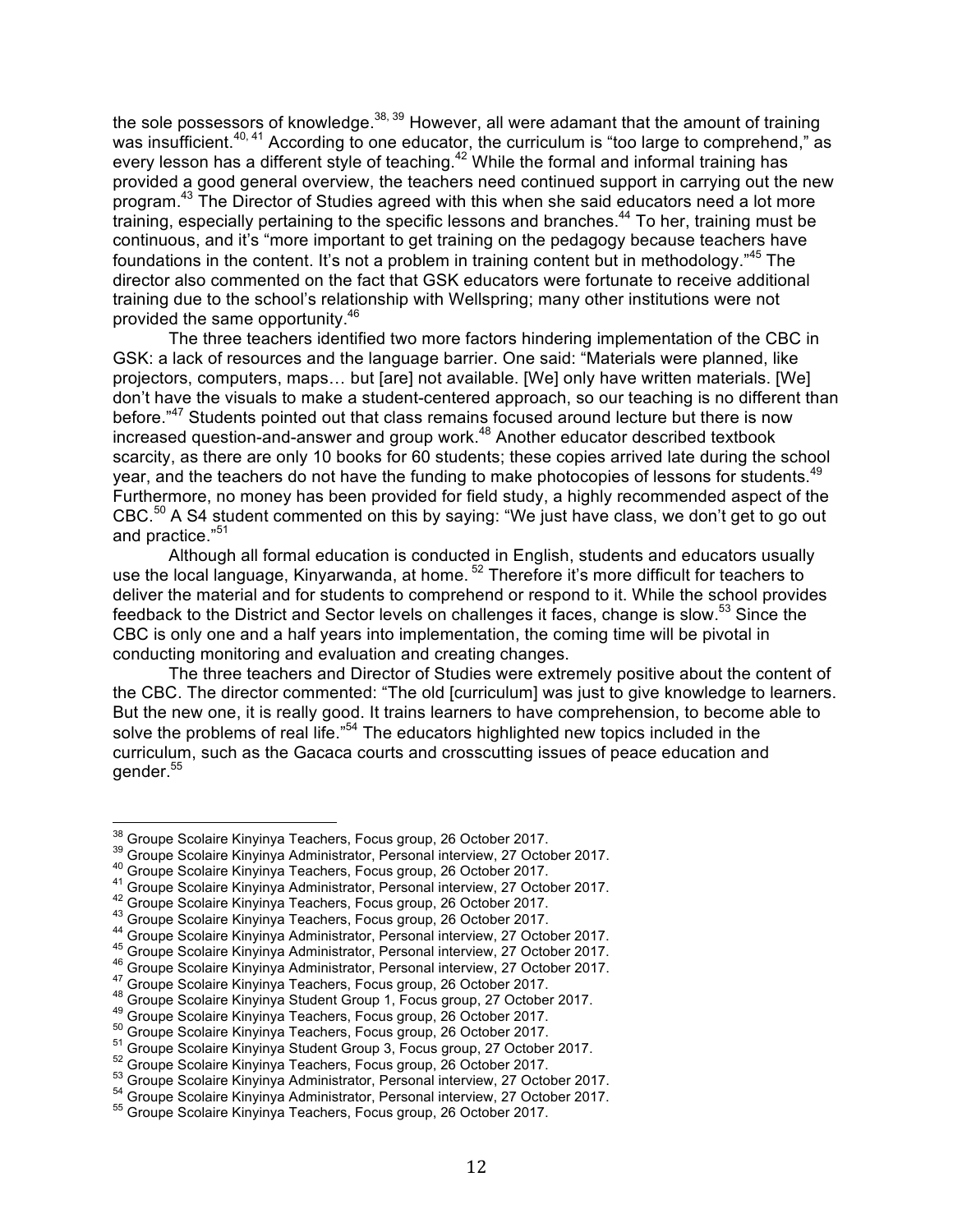One provided an anecdote about integrating peace education into the classroom during a lesson on national security. He said: "I try to ask learners how they can defend security using peaceful methods. For example, Rwanda had [the] problem of the genocide against the Tutsi – I teach how to prevent the ideology of genocide, which is related to the peace of Rwandans."56Another discussed teaching peace through lessons on the First and Second Republics: "The Republics taught people how they are different [through] the three classes. I show them how it was discrimination and try to help them find the ways to avoid that discrimination in home, at school, in the whole society."<sup>57</sup>

The educators summarily commented on how the new curricular content and pedagogy are helping to cultivate a Culture of Peace in their students. They noted that the curriculum now focuses deeply on peace, unlike the previous one, and all agreed that they are seeing positive change.<sup>58</sup> One mentioned that they are seeing good value development in and less fighting between students, as learners are expected to uphold methods of conflict resolution among themselves.<sup>59</sup> Accordingly, student grades have improved, as learners "now participate – their ideas are being taken into consideration. Now they think the teaching is improving them."<sup>60</sup>

Learners themselves said their history education is helping them understand the past so that they can refrain from repeating its violence and create peace.<sup>61</sup> To the students, education is essential for learning traits of unity and reconciliation and to create a peaceful Rwanda. $62$ Despite the many pending challenges, there is still a shared belief that the CBC is moving Rwandan education in the right direction.

#### **College Ami des Enfants**

College Ami des Enfants (CADE) is a private secondary school of approximately 500 students, around 400 of whom board on the campus.<sup>63</sup> It is also located in the Kinyinya Sector of Kigali. The CBC was introduced to CADE classrooms starting in 2016, but preparation for it began in 2015.<sup>64</sup> Thus far, there has been a training that all the teachers attended, as well as individual subject sessions that the school sent two teachers to at a time – both were provided by the government.<sup>65</sup> Those that attended the smaller trainings were expected to share their learning with the other teachers through school-organized workshops.<sup>66</sup>

When asked about the impact of the trainings, the Director of Studies said: "it's not yet effective… Why? Because I still see teachers handling their students the way they did under the old curriculum. There is what they learn and what they do. Those are two different things."<sup>67</sup> Students remarked that class materials are nearly all written on the board and explained.<sup>68</sup> This is followed by time to ask questions, and group work is added from time to time.<sup>69</sup> One of the two history teachers at the school commented that training "did not help much" because "the people who taught us were half-baked also."<sup>70</sup> The second teacher supported this:

<sup>&</sup>lt;sup>56</sup> Groupe Scolaire Kinyinya Teachers, Focus group, 26 October 2017.<br>
<sup>57</sup> Groupe Scolaire Kinyinya Teachers, Focus group, 26 October 2017.<br>
<sup>58</sup> Groupe Scolaire Kinyinya Teachers, Focus group, 26 October 2017.<br>
<sup>59</sup> Grou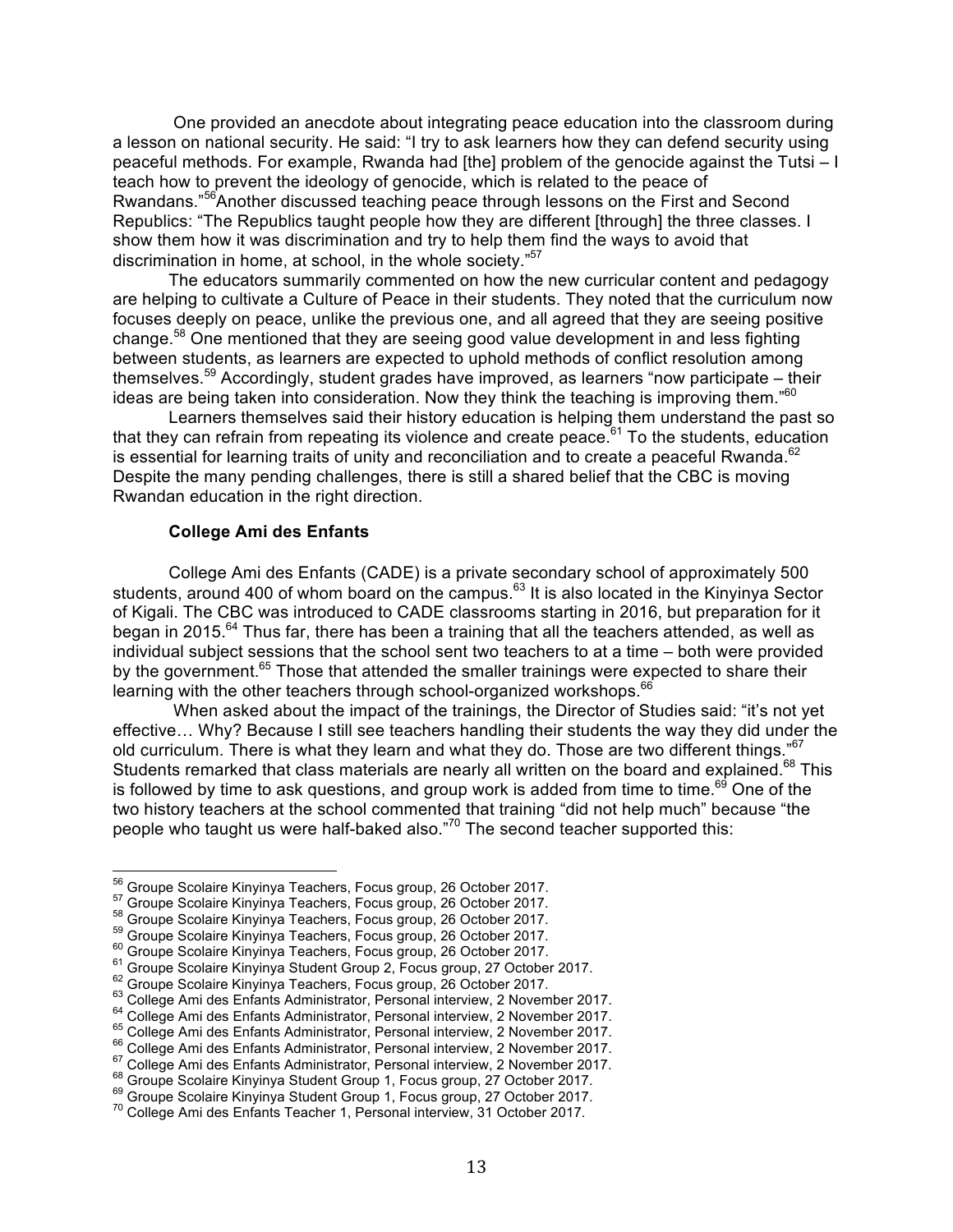…three teachers were sent to go and represent us. Then… they go and train us. But even those people who trained them, they don't have enough information about the new curriculum. So they came back and told us they didn't know or understand anything about the new curriculum. So we learned nothing.<sup>71</sup>

Acknowledging these training gaps, the school administration has taken it upon itself to organize additional sessions for next year.<sup>72</sup> Noting the CBC's similarity to the international Cambridge curriculum, the Director of Studies believes it's important to have CADE teachers work closely with international educators to improve delivery.<sup>73</sup>

Similar to GSK, the greatest challenges for implementing the CBC were identified as a lack of resources and difficulties with English. A history teacher discussed the unavailability of books: there is only a single copy of the textbook for S1 and three copies for S2; S4 and S5 do not have any.<sup>74</sup> This is complicated by the fact that, as a private institution, CADE is responsible for purchasing its own textbooks.<sup>75</sup> One history teacher suggested parents should purchase them, instead.<sup>76</sup>

Materials from the old curriculum can be used for teaching subjects that have remained the same, but new lessons have no teaching aids.<sup>77</sup> Therefore, all teachers can do is prompt students with questions and ask them to do research.<sup>78</sup> The other educator described this by saying "Teachers rely on their own information. They give us the curriculum…but we don't have backup."<sup>79</sup> While the CBC expects use of the Internet, videos, CDs, textbooks, a projector, and fieldwork, only a projector is available.<sup>80</sup> One teacher noted, "...the curriculum is very hard to put into practice because some of the teachers don't know English very well. They usually use the local language. We need more training in English."<sup>81</sup>

A former teacher herself, the Director of Studies stressed that educators need to persist until more resources are available. She asserted the curriculum is meant to serve as a flexible guide embellished by each teacher.<sup>82</sup> Accordingly, educators should "think about [themselves] in terms of the individual teacher and about how [they're] teaching… [They] shouldn't let the institution be an obstacle."83 Her rationale was: "However difficult it is, we have to accept it's the best curriculum. So we have to find a way to implement each and every part of it. We need to persevere so the curriculum can pick up properly."<sup>84</sup> This speaks to the generally positive attitude of the Director of Studies, teachers, and history students towards the CBC.

Few changes from the old curriculum were identified in terms of content, but the Director of Studies acknowledged that learning materials now build across the years.<sup>85</sup> One teacher said the CBC requires more practical than theoretical knowledge, which means students have to participate more than the teacher in the teaching-learning process. $86$  He then described his method of teaching under the curriculum by saying: "I first introduce the topic, then, through guided discovery ask the students to think of the causes of conflicts then their solutions. Then

<sup>&</sup>lt;sup>71</sup> College Ami des Enfants Teacher 2, Personal interview, 31 October 2017.<br><sup>72</sup> College Ami des Enfants Teacher 2, Personal interview, 31 October 2017.<br><sup>73</sup> College Ami des Enfants Administrator, Personal interview, 2 N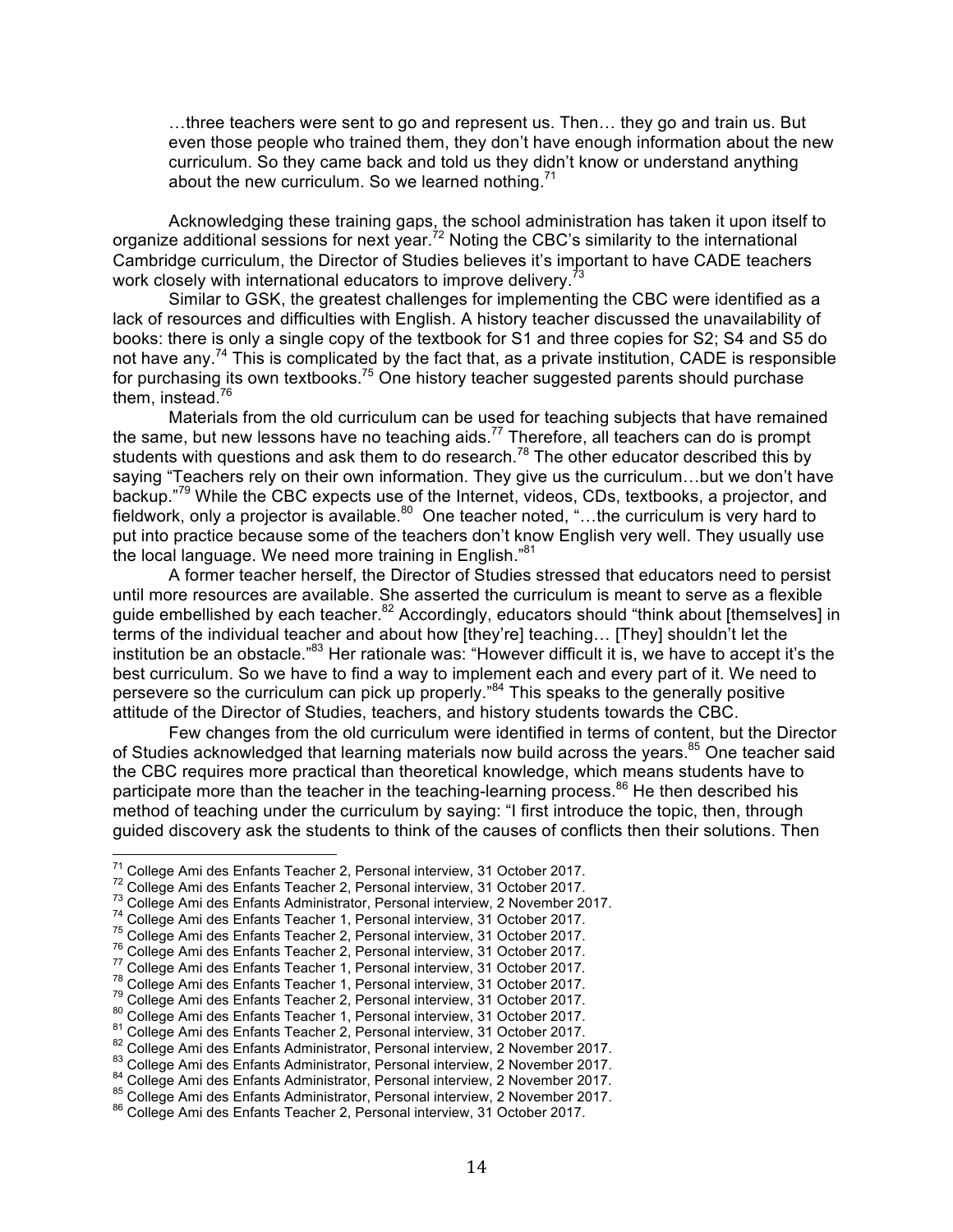after, as a teacher, I also supplement."<sup>87</sup> The educator affirmed this has led to positive changes in his students by promoting knowledge and skills necessary outside the classroom.<sup>88</sup>

Observation of the other history teacher's S1 classroom showed positive pedagogical practices. The theme of the lesson was "Forms and Principles of Democracy." Class was structured into three parts: group work and presentation, question-style lecture, and an individual graded exercise. $^{89}$  The educator first divided students into groups of five or six.<sup>90</sup> Learners were given 40 minutes to produce notes on their topic.<sup>91</sup> The teacher periodically checked on groups and asked prompting questions; she pushed for participation from all students. $92$  A leader was nominated from each group to present findings to the class.  $93$  The teacher recommended learners use the blackboard to provide visual aids while presenting, and had the class clap to say "good job" after each presentation.<sup>94</sup> Next, the educator asked students follow-up questions.<sup>95</sup> She provided an overarching summary of the lesson and added information not covered in presentations.<sup>96</sup> Through this, she ensured learners understood the concepts correctly and could apply them.<sup>97</sup> Finally, the students completed an independent exercise for a grade.<sup>98</sup> This was a four-question assignment based on the content covered in class.<sup>99</sup> These practices uphold the pedagogical characteristics in the ECOP framework.

In terms of learner results, one teacher believes his students' grades are being negatively impacted by the abstract nature of learning under the CBC.<sup>100</sup> The other educator has noticed no changes in her students' scores.<sup>101</sup> By contrast, the Director of Studies remarked that grades are improving due to more diverse methods of assessment.<sup>102</sup> Now, marks are not only based on cumulative exam results, but also incorporate other assignments and group work.<sup>103</sup> However, the director is concerned about next year's exams, as it is unknown whether they will be based on fact memorization like before, or on the demonstration of competencies.<sup>104</sup>

The educator who did not recognize grade changes said there are definite behavioral improvements from the expanded peace education in the CBC. She said: "when you are teaching them, you try to show them how they should live," and apply this learning to individual cases.<sup>105</sup> Accordingly, there will be a powerful impact in the long run both in and outside the school from the CBC.<sup>106</sup> However, she believes the curriculum alone will not be enough, so specialists in peace education should be brought in for additional learning opportunities.<sup>107</sup> The other teacher similarly believes student behavior is gradually changing for the positive, as teachers are giving vivid examples on the importance of maintaining peace and security in the country.<sup>108</sup> To him, in the future, this change will be big.<sup>109</sup>

<sup>&</sup>lt;sup>87</sup> College Ami des Enfants Teacher 2, Personal interview, 31 October 2017.<br>
<sup>89</sup> College Ami des Enfants Teacher 2, Personal interview, 31 October 2017.<br>
<sup>99</sup> College Ami des Enfants History Class, Personal Observation,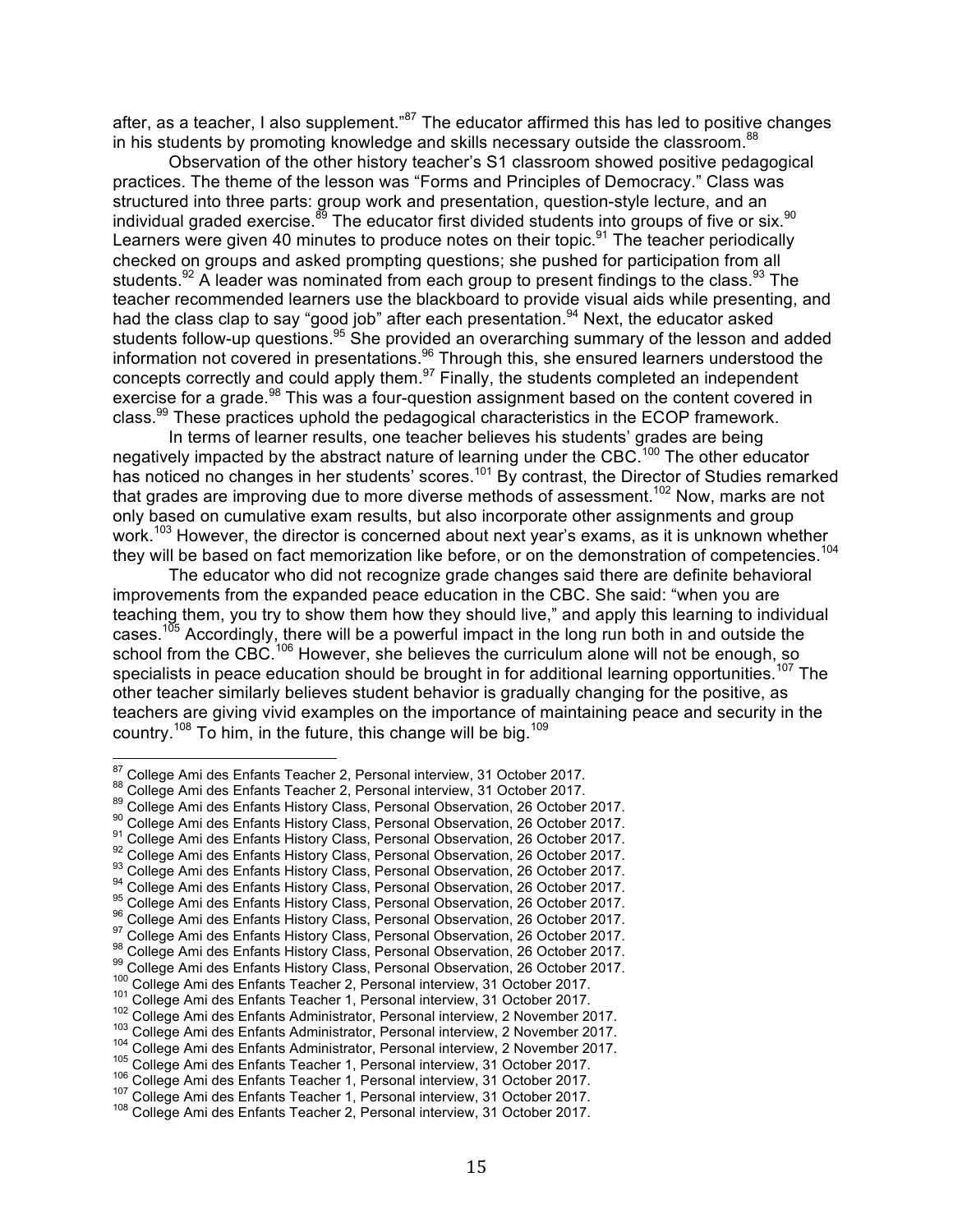Learners themselves acknowledged messages of peace they have been exposed to in history class and implemented in their lives. Students identified lessons through which they learned to live peacefully with their classmates, family, or community. For instance, in African History they studied the partition and learned about vision and resistance; this taught the importance of fraternity within their community.<sup>110</sup> One student said: "The good thing history teaches us is unity. We study unity and how to live with other people."<sup>111</sup> Every CADE student agreed that it is essential to learn about peace in the classroom.<sup>112, 113, 114, 115, 116</sup> The most common justification for this was lessons learned at school are applied in the greater community outside the classroom.

#### **Recommendations**

Recommendations based on the prior data collection, analysis, and interpretation, are as follows. The intention of these suggestions is to build off existing opportunities and challenges within the CBC, GSK, and CADE to improve future programming.

For Both the Government and GSK and CADE School Administrators:

- Provide additional pedagogical training for secondary educators on CBC implementation. This should include simulations of specific units and practice of various teaching methods. Training should occur regularly throughout the year so as to consistently improve curriculum delivery.
- Provide supplementary English training for secondary educators. This should be ongoing so new language proficiency may be obtained.

For the Government:

- Make available classroom resources and teaching aids so that educators may more effectively implement all lessons of the CBC.
- Provide schools with a greater number of textbook copies so students can have direct access to those fundamental learning materials.
- In the next round of curricular revision, consider incorporating a stand-alone peace education class that is offered through all levels of secondary school. This will provide more direct ECOP learning for students.
- Conduct more formal monitoring and evaluation to collect feedback on opportunities and challenges for CBC implementation. Through this, meet with a variety of individual educators to obtain personal perspectives in addition to institutional ones.

For GSK and CADE School Administrators:

- Continue facilitating training and feedback programs among teachers so as to mutually develop their capacity in implementing the CBC.
- Hold town halls with teachers to gather feedback on CBC content and its implementation thus far.

<sup>&</sup>lt;sup>109</sup> College Ami des Enfants Teacher 2, Personal interview, 31 October 2017.<br><sup>110</sup> College Ami des Enfants Student Group 3, Focus group, 1 November 2017.<br><sup>111</sup> College Ami des Enfants Student Group 3, Focus group, 1 Novem